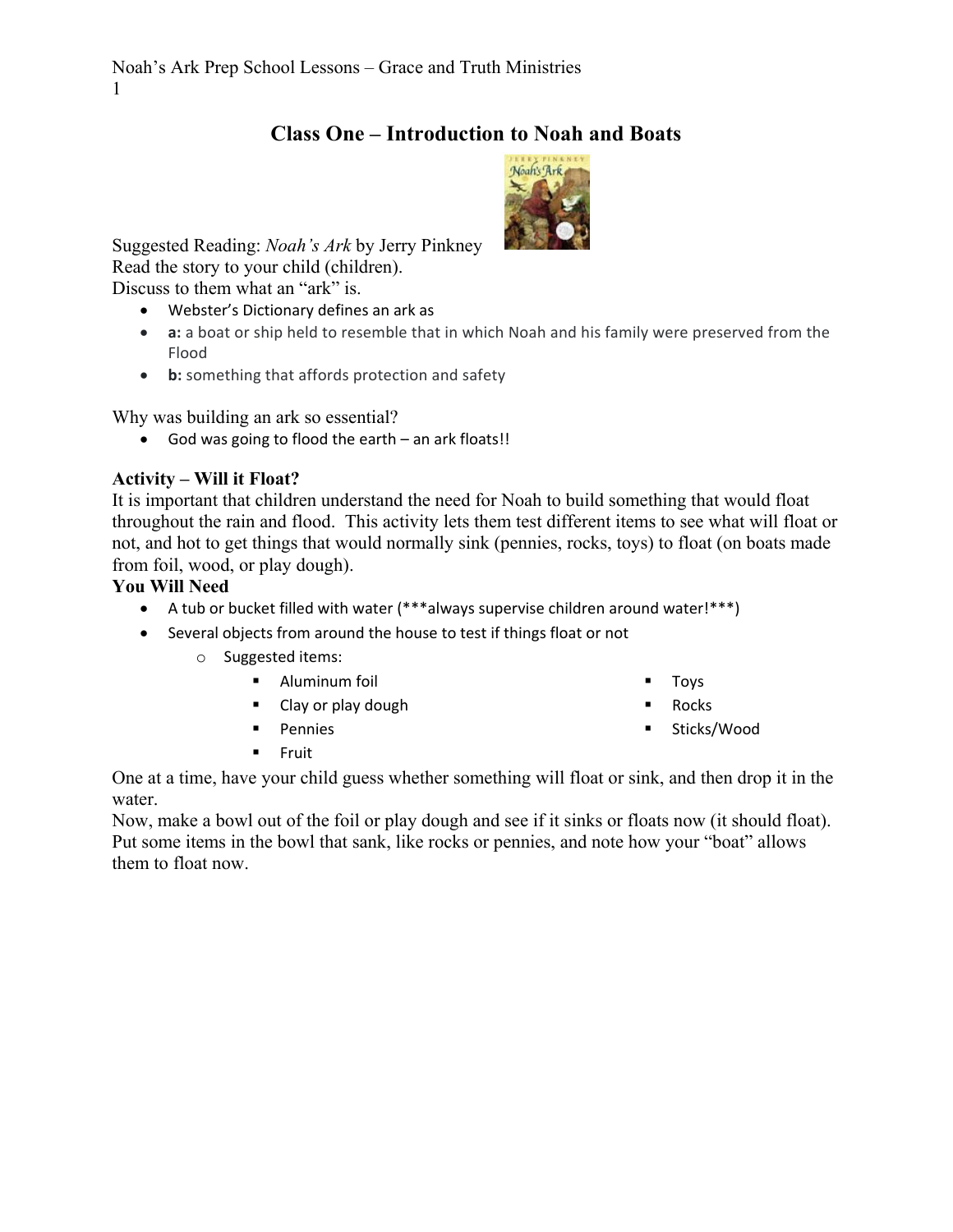# **Class Two – The Animals Go Onto the Ark**

Suggested Reading: *Birds, Beasts, Critters, and Creatures – Story of Noah's Ark,* by Jimmy Lynn

Ask your child what they remember about Noah's ark

- Why did God have Noah build the ark?
- Who went on the ark?
- How many of each animal went on the ark?

Read the story to your child (children).

- What are some of the challenges that Noah and his family may have had with having all these animals on the ark with them?
- Would you want to be on the ark, taking care of so many animals, for so much time?

**Activity – Noah's Ark** 



#### **You Will Need**

- Two paper plates
- Glue, tape, or a stapler
- Printed copies of the colored or black and white ark with animals
- Markers, colored pencils, or crayons (if you printed out black and white copies)
- 1. If you chose to color your ark, Noah, and animals, do so now.
- 2. Cut out your Noah and animals if you so choose.
- 3. Cut one of the plates in half
- 4. Glue, tape, or staple one of the paper halves onto the uncut plate, making a pouch.

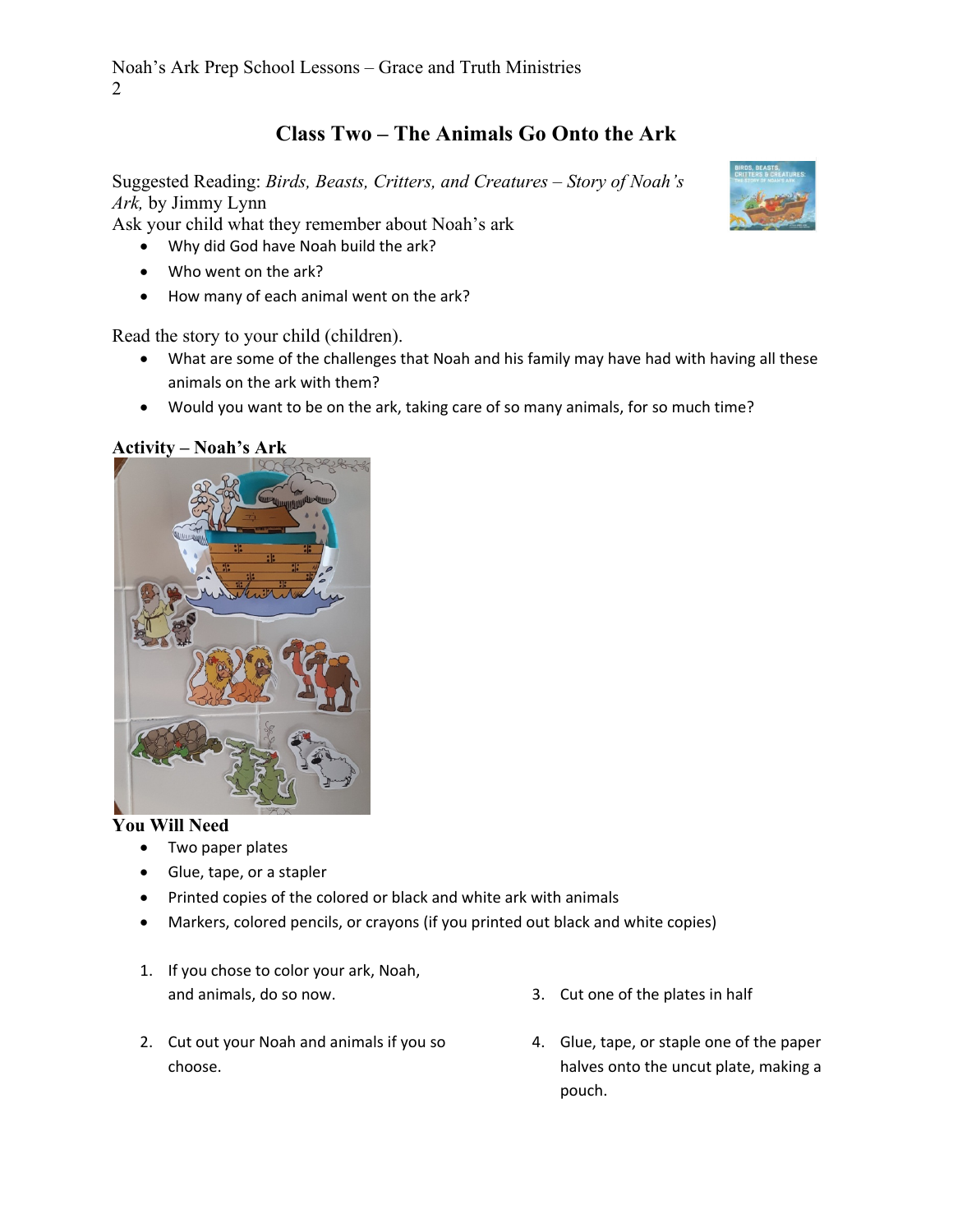

5. Cut your ark so that the top part of the ark, with clouds and giraffe, are now separate from the lower half with water



6. Glue, tape, or staple the bottom part of the ark onto the half plate



**Activity – God Says (in the style of Simon Says)** 

7. Glue, tape, or staple the top part of the ark onto the whole plate.



8. Put your animals into the pouch part of your ark and enjoy!

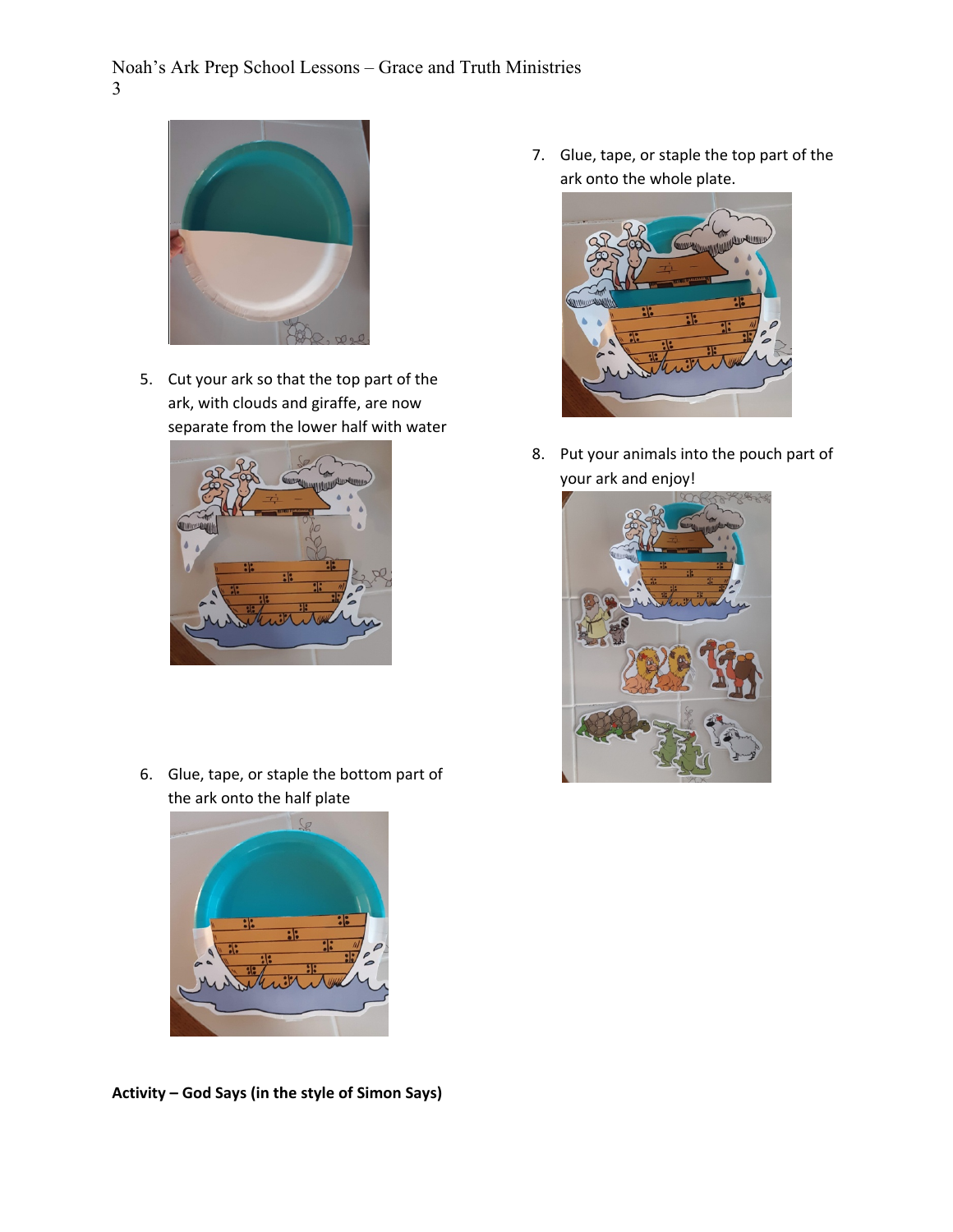Noah's Ark Prep School Lessons – Grace and Truth Ministries 4

God told Noah to build an ark, and Noah did! Can you do what God tells you to do too? *Setup*

Elect one person the leader. In this game, he is known as "God." Have him go to the front of the room, and everyone else stands up faces this person.

#### *Playing the Game*

"God" will get in front of the room and call out commands. If "God" begins the sentence by saying "God says…" then everyone is required to do the action. If he does not begin with "God says…" then the players are not allowed to do the action.

For example, if "God" calls out, ""God says, touch your toes!" then all players must touch their toes. If a player doesn't obey, they are to take a step back.

If "God" instead calls out "Touch your toes!" (without starting by saying ""God says..") then players are NOT supposed to touch. If they do, they are to take a step back too.

#### *Examples:*

God Says…

| <b>Bark</b> | Like a | Dog         |
|-------------|--------|-------------|
| Moo         |        | Cow         |
| Quack       |        | <b>Duck</b> |
| Chirp       |        | <b>Bird</b> |
| Swim        |        | Fish        |
| Growl       |        | Bear        |
| Roar        |        | Lion        |
| Oink        |        | Pig         |
| Meow        |        | Cat         |
| Waddle      |        | <b>Duck</b> |
| Prance      |        | Pony        |
| Dig         |        | Dog         |
| Hoot        |        | Owl         |
| Soar        |        | Eagle       |
| Jump        |        | Kangaroo    |
| <b>Buzz</b> |        | Bee         |
|             |        |             |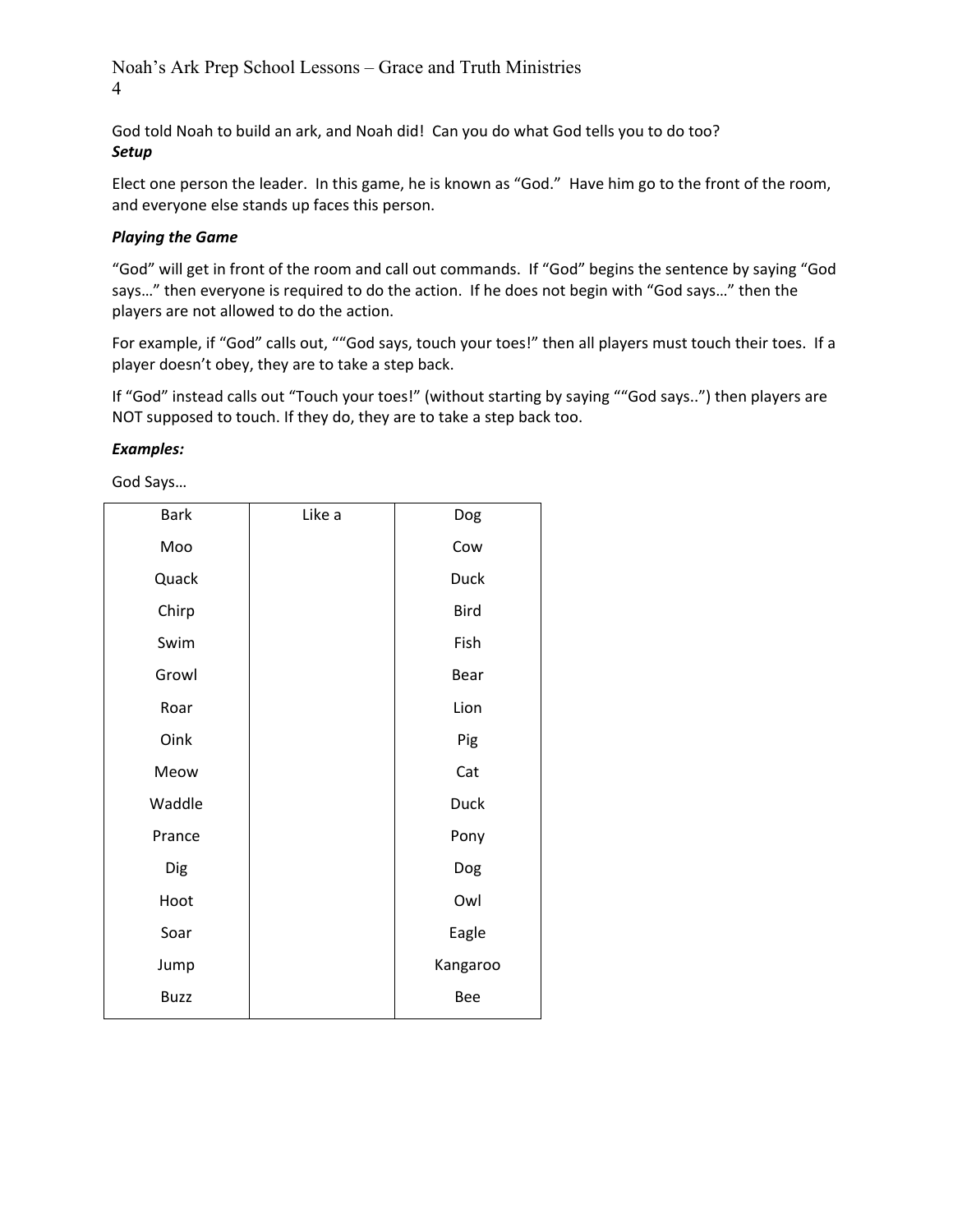## **Class Three – The Dove**



Suggested Reading: *Noah's Ark,* by Shawn South Aswad

Read this book with an emphasis on the flood being over, the waters receding, and Moses sending out the raven and doves to determine if it is safe to come out yet.

### **Activity – Dove**

See attached Dove Puppet directions. We used half a piece of white foam board (8.5" x 5.5") instead of a paper bag. Half a piece of white cardstock would work too.